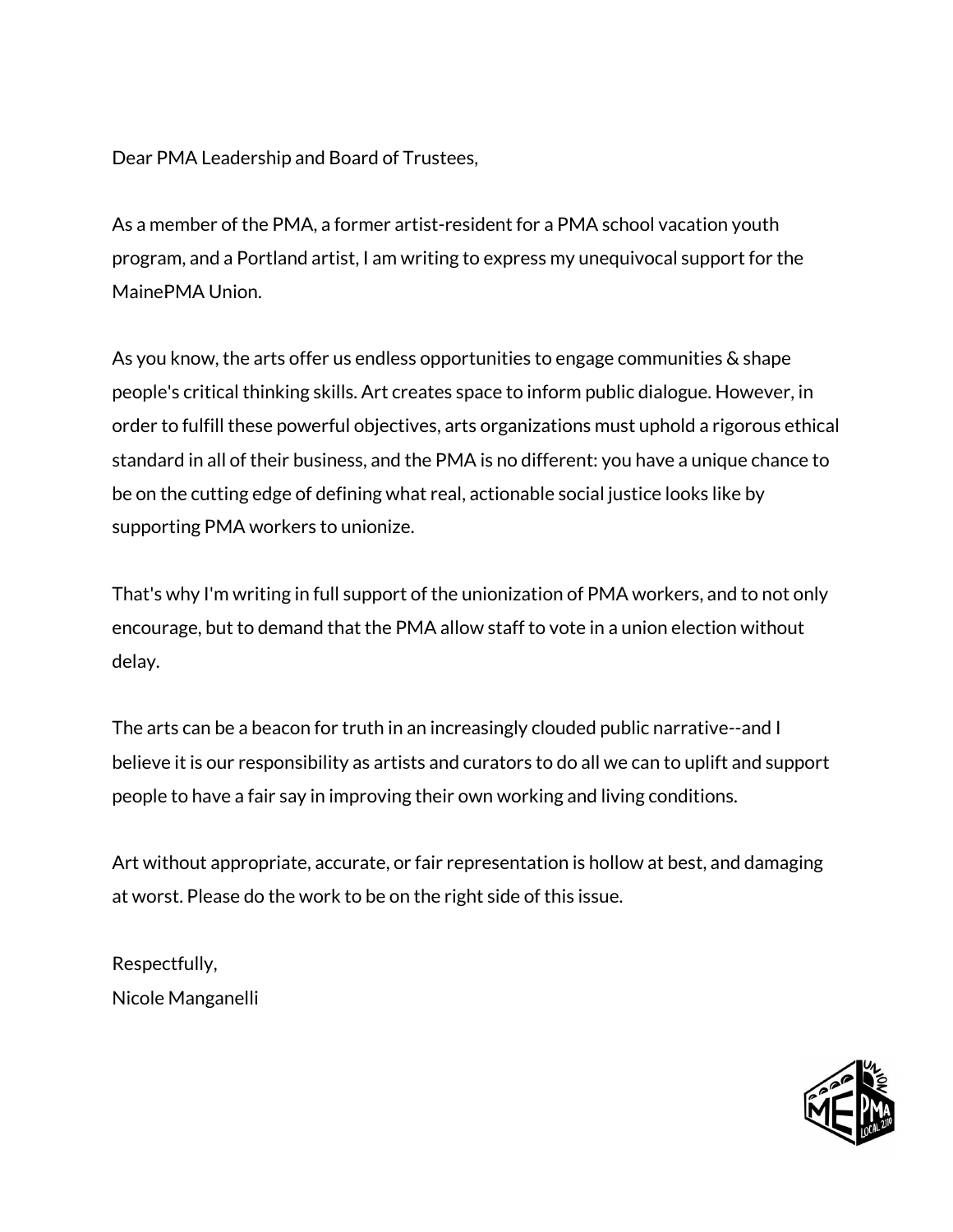As a member of the Portland community and a former PMA employee, I am writing to share my support for the MainePMA Union.

I know from experience that unions work. I have been a union employee at 3 large institutions in New York City - a museum, a university art library, and an art history department. Museums and big institutions are full of hierarchies, and unions are an effective way to break down divisions and help all staff feel they belong. Unions provide formalized, clear, and fair ways for employees to negotiate salary and benefits with leadership, empowering all workers regardless of their job position. Unions also provide a fair and democratic system to resolve problems and conflicts, creating a more stable workplace. The union made all workers feel they had a voice - regardless of their job title, level of education, relationship with management, or tenure. And when employees feel stable and represented, the whole institution benefits from a better work culture.

The PMA is a special institution. The museum staff are some of the most motivated and inspiring people I have ever worked with. Allowing employees to unionize is a declaration that leadership understands that these talented people are what makes the museum successful, and they deserve a seat at the table.

I know from my time at the PMA that leadership is passionate about goals of equity and inclusion. As union drives take place in museums across the country, from MFA Boston to LACMA and the Guggenheim, the PMA has an opportunity to be a leader in the field by allowing staff to exercise their right to unionize. It's a way to truly create a culture of inclusivity, and a show of support for transparency and the democratic process. What a refreshing action that would be for the PMA to take in these times.

Respectfully, Kate Burch

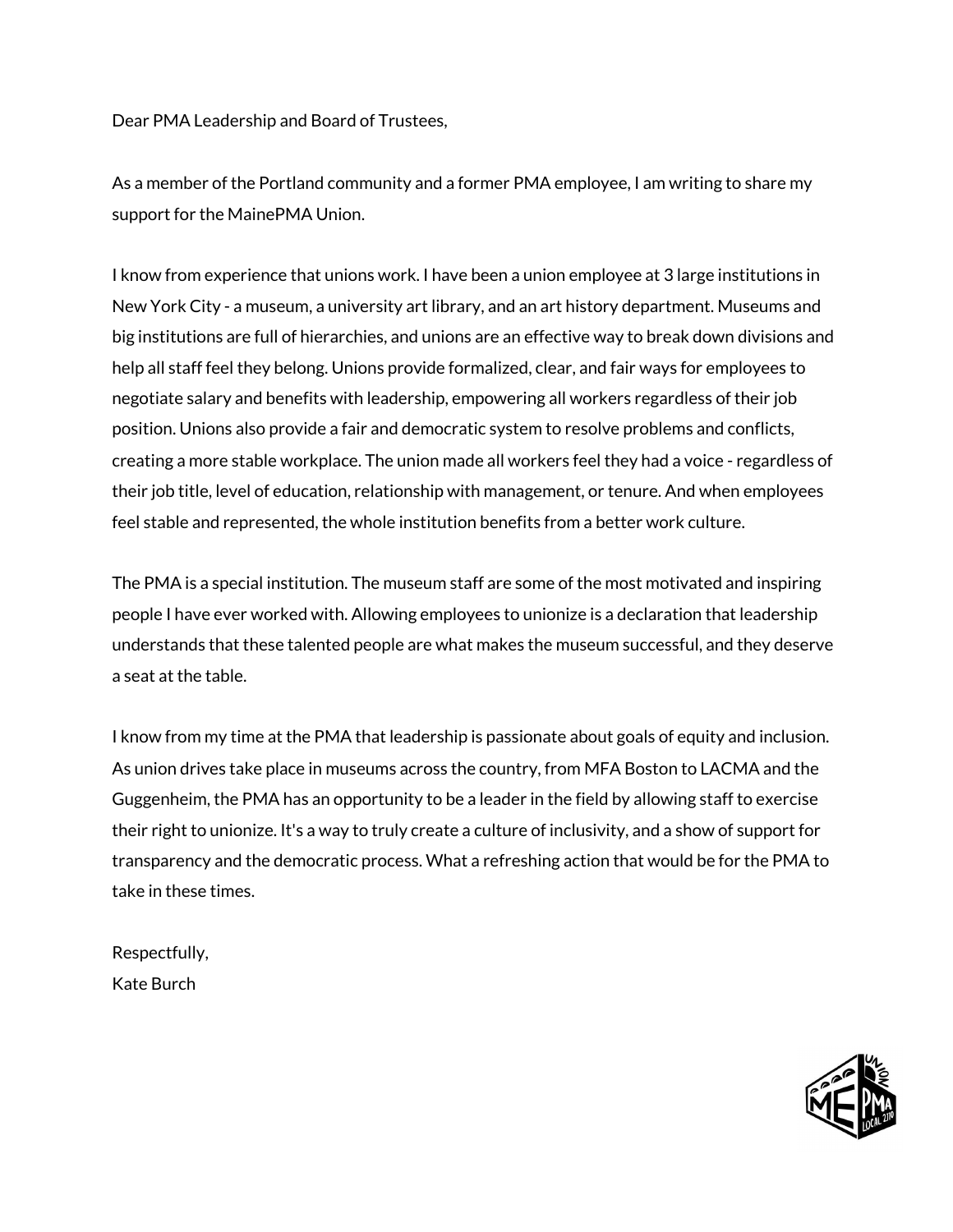As a professional member of the Arts community of Maine, I am writing to express my support for the MainePMA Union. I urge you to allow staff of the Portland Museum of Art to exercise their right to vote in a union election, without interference or delay. Please recognize the importance of giving all workers a seat at the table, and that you will come together with the union to negotiate a contract that ensures a stronger, democratic, and sustainable museum.

As a member of a unionized Faculty at the University of Maine, let me note that unionization benefits the entire institution, for it underscores the investment of labour in the long term sustainability of the institution. Too frequently, people perceive a unionized labour force as counter to the interests of administrators, when any close study reveals how unionization brings forefront that labour and management are mutually essential partners, whose common interests in serving their institution well as responsible members alone can ensure the sustainability of their institution.

## Respectfully,

Dr Michael Grillo, History of Art, UMaine

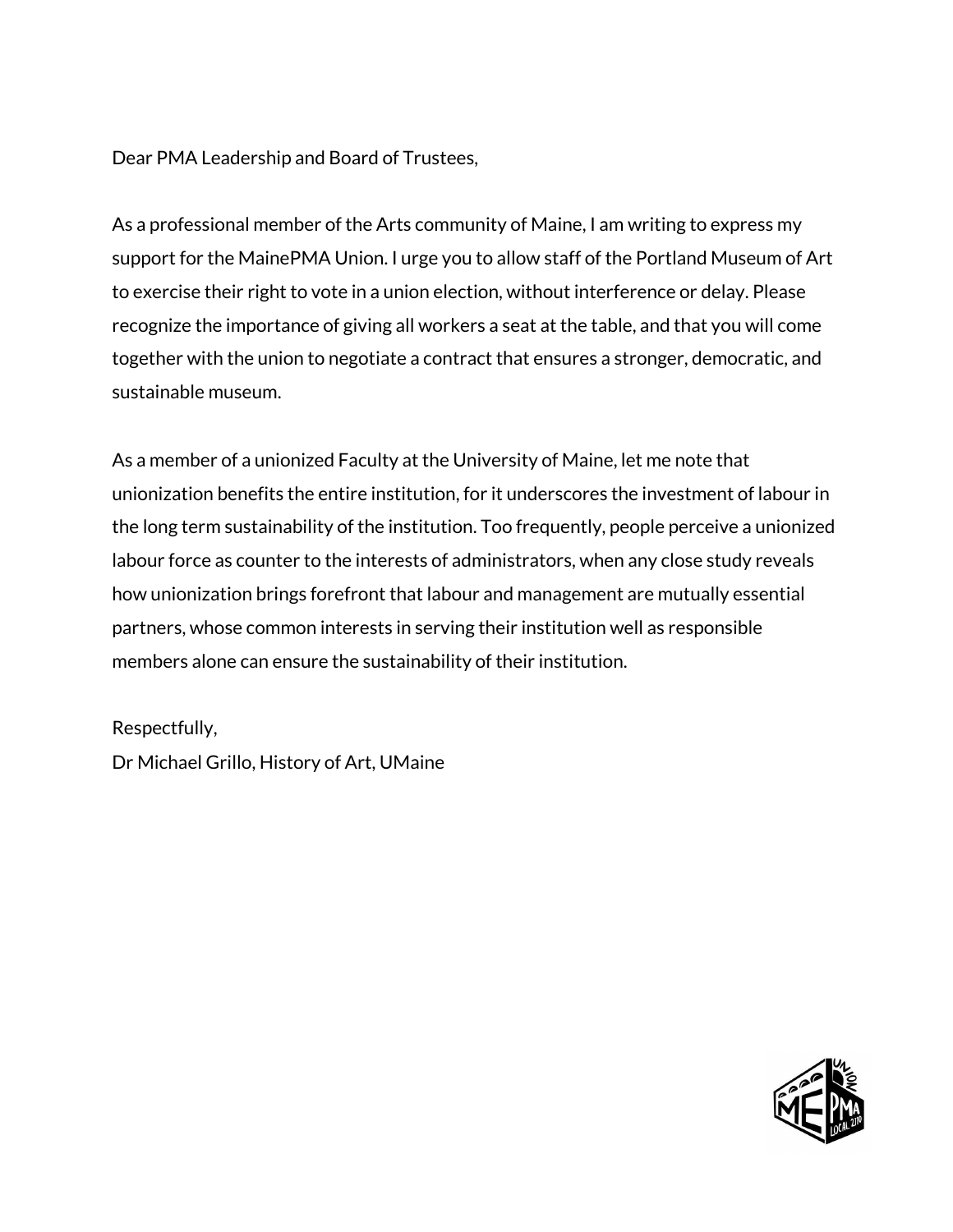I've been a member of the PMA for the 3 years that I have lived in Portland, and I love the PMA. I also am a museum professional working at a different Maine institution. I know firsthand the issues facing our field and I completely empathize with and support your staff's efforts to form a union. This museum is such a treasure to this city because it has dedicated and knowledgeable staff. That staff deserves to have a larger role in their future. I am strongly in favor of the MainePMA Union.

I urge you to allow staff of the Portland Museum of Art to exercise their right to vote in a union election, without interference or delay. Give your workers a seat at the table so that they can ensure a stronger, democratic, and more sustainable museum.

Respectfully, Paul Fuller

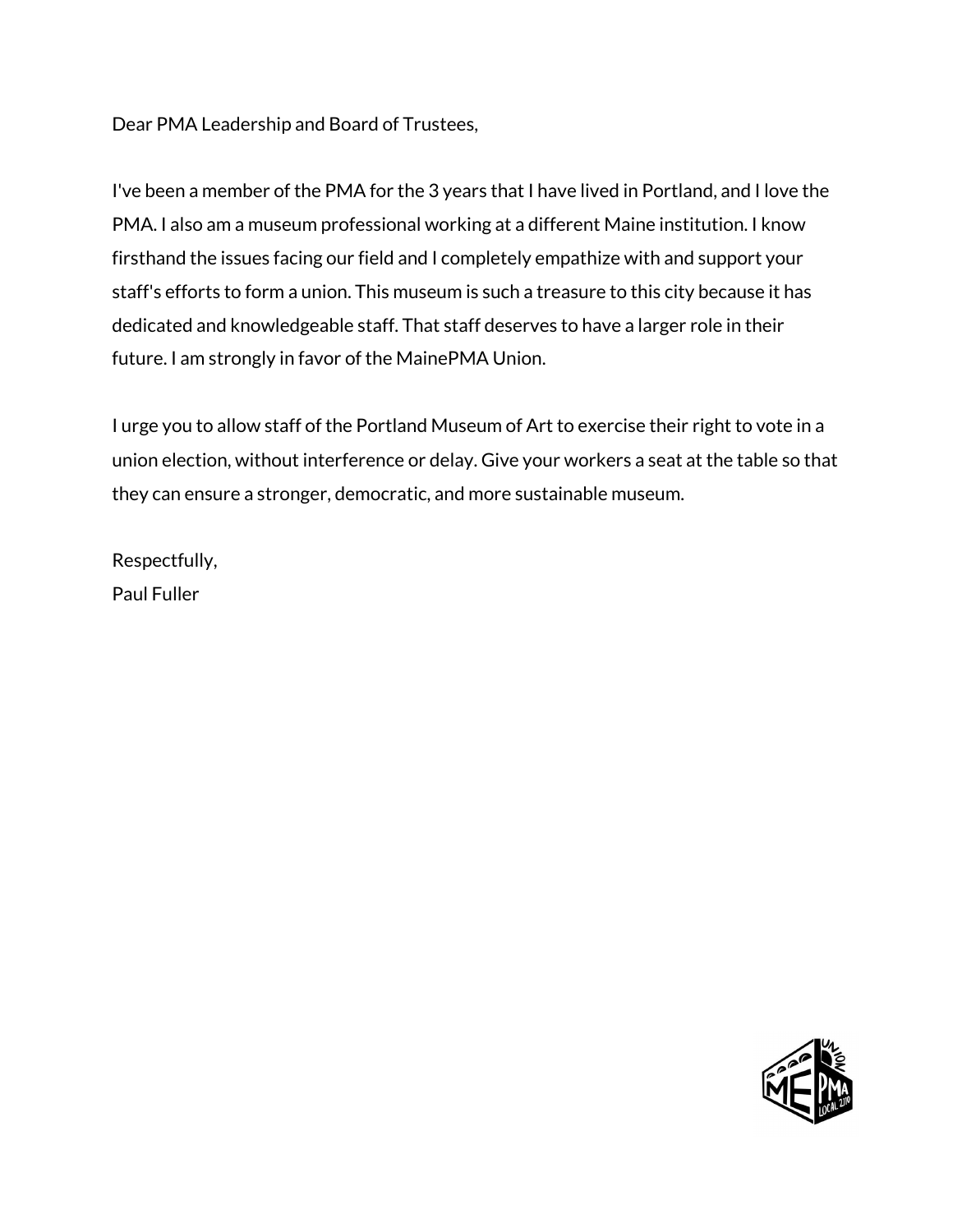As a former member of the Portland community, I am writing to express my support for the MainePMA Union.

2020 has brought an awakening and each of us is being called to rise to the occasion.

It is no longer acceptable for museums to model systems of oppression, hierarchy, cultural appropriation, all of which are rooted in white supremacy. To think that one is beyond or outside of white supremacy is to ignore our nation's ideological foundations in slavery and the genocide of Indigenous peoples. Consider the disparity between the Director's salary and the Visitors Service representative's salary, for example. There are plenty of resources to support everyone's needs. Why not make them more equitable?

This is particularly important seeing that leaders in the field like Yesomi Umolu are already laying the foundation for this transformative change. She highlights the important role that the museum has in a 15-part exploration, published on Artnet this June:

1. Museums are built on the ideological foundation of being repositories of knowledge and spaces of care in service of civic society in the western world.

2. The history of museums is tied to the colonial impulse to collect and amass objects (and therefore cultural knowledge) from the world over, charging specialist caretakers and scientists with their interpretation.

3. The conditions of collecting upon which museums were founded are inextricably linked to colonial violence enacted on the other—non-western bodies, spaces, and societies. 4. Museums have obscured this violence in their missions of knowledge formation and caring for objects. Museums have long positioned their values and activities as apolitical acts of civic benevolence without probing their own proximity to power.

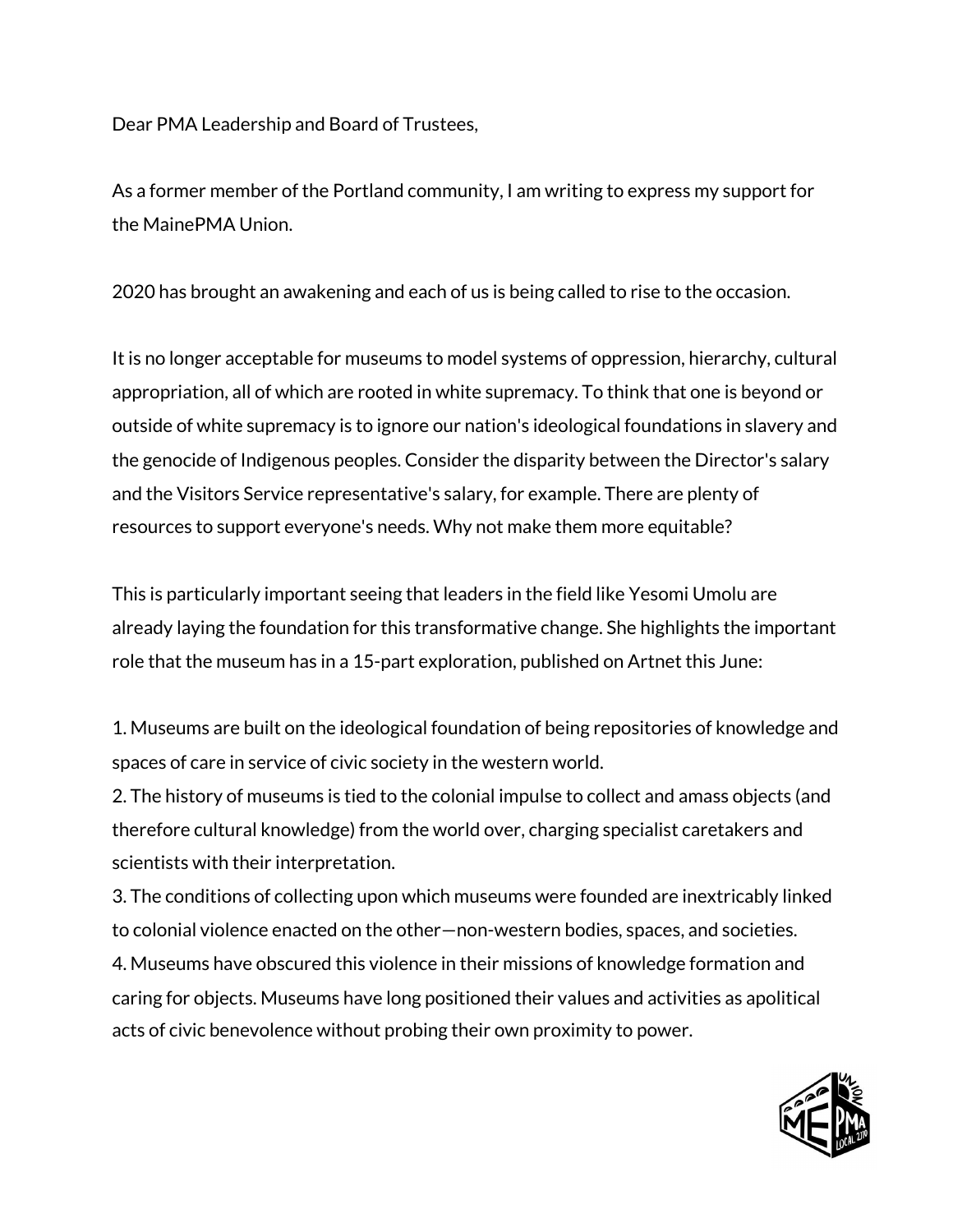5. Care in museums has expanded from a focus on safeguarding things and building western art history in the 19th century to the reification of audience engagement in the 21st century.

6. Museums have always been exclusionary, and for the privileged. They were built for the betterment of the western subject and society at the expense of the other.

7. This is further complicated by the fiction of the emancipatory power of the cultural/art object—museums deem themselves to be spaces of respite away from real politics and societal injustices.

8. Museums have therefore set themselves in a double bind, presuming to be at the service of civic society on the one hand, while setting themselves apart from it on the other hand.

9. If museums amass knowledge and care for things, then we must ask ourselves, in the midst of the social upheavals and global health pandemic of recent days, months, and years, for whom do they do this?

10. The answer is obvious. The statements from museum leaders in recent days starkly reveal this in so far as they have identified the need to better serve communities of color through all aspects of their work all the while educating their (yet to be diverse) boards, staff and audiences on the importance of anti-racism.

11. To acknowledge the limits of your knowing and caretaking is an important step.

12. But before moving forward, it is important to understand that to seek to make amends, repair, reconcile, and build for the future on broken foundations is a difficult and potentially dangerous path.

13. The task of the moment is not to seek to welcome the other and the excluded into these fragile spaces, i.e. filling quotas and exacting hastened inclusion policies without making any other changes to institutional culture or structure. For the violence will only worsen.

14. The task is to commit to practices of knowing and care that critically interrogate the fraught history of museums and their contemporary form, uprooting weak foundations